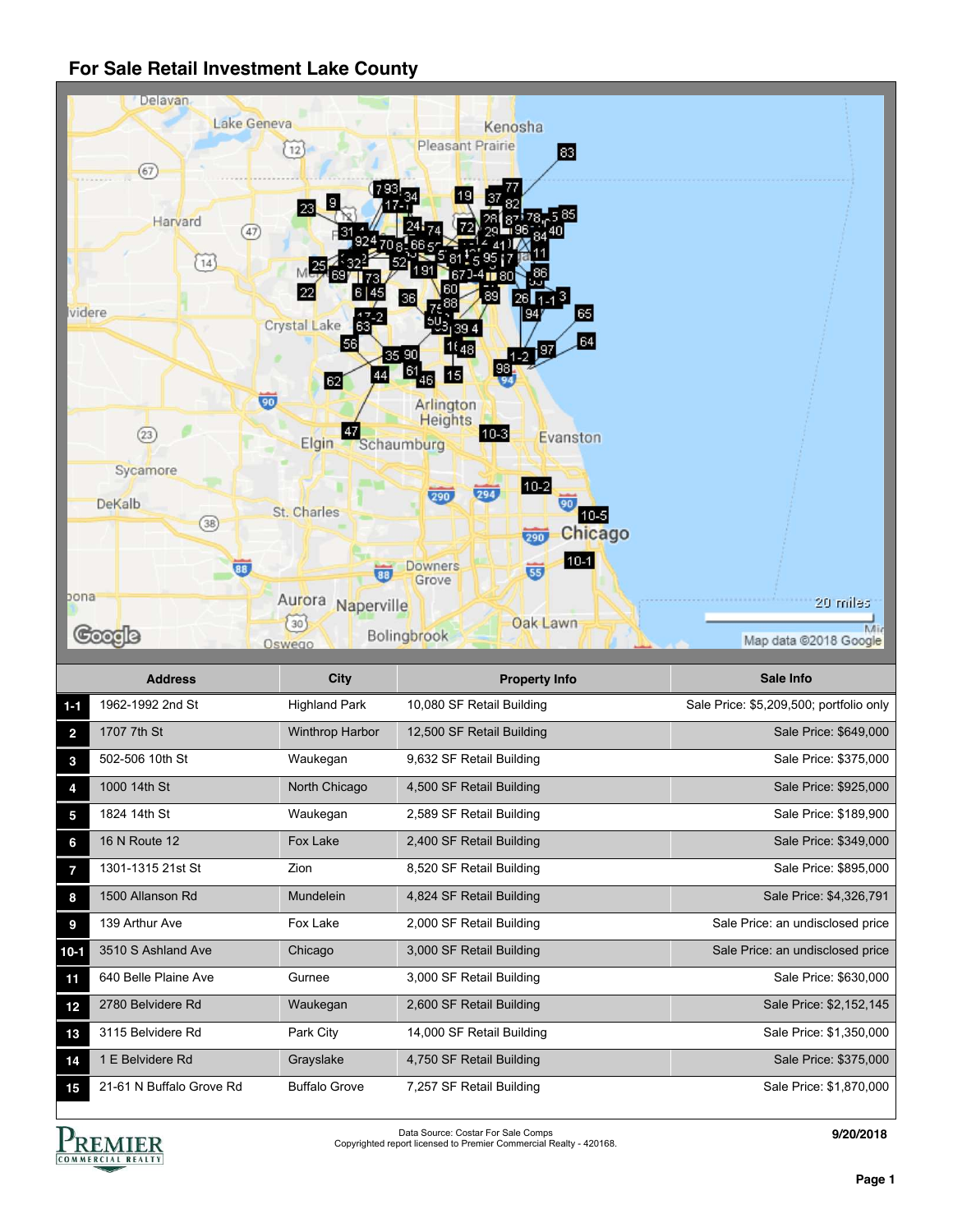|          | <b>Address</b>         | <b>City</b>          | <b>Property Info</b>      | Sale Info                                           |
|----------|------------------------|----------------------|---------------------------|-----------------------------------------------------|
| 16       | 201 N Buffalo Grove Rd | <b>Buffalo Grove</b> | 14,580 SF Retail Building | Sale Price: an undisclosed price                    |
| $17-1$   | 306 N Cedar Lake Rd    | Round Lake           | 3,502 SF Retail Building  | Sale Price: an undisclosed price; portfolio<br>only |
| $10-2$   | 4409 N Central Ave     | Chicago              | 2,000 SF Retail Building  | Sale Price: an undisclosed price                    |
| 18       | 38730 N Deep Lake Rd   | Lake Villa           | 3,348 SF Retail Building  | Sale Price: \$399,000                               |
| $10-3$   | 9660 Golf Rd           | Des Plaines          | 7,000 SF Retail Building  | Sale Price: an undisclosed price                    |
| 19       | 2811-2817 Grand Ave    | Waukegan             | 4,460 SF Retail Building  | Sale Price: \$1,191,620                             |
| 20       | 3300 Grand Ave         | Waukegan             | 1,750 SF Retail Building  | Sale Price: \$1,500,000                             |
| 21       | 4821 Grand Ave         | Gurnee               | 7,400 SF Retail Building  | Sale Price: \$1,200,000                             |
| 22       | 89 E Grand Ave         | Fox Lake             | 2,500 SF Retail Building  | Sale Price: \$225,000                               |
| 23       | 92 E Grand Ave         | Fox Lake             | 3,600 SF Retail Building  | Sale Price: \$529,900                               |
| 24       | 980 E Grand Ave        | Lake Villa           | 2,958 SF Retail Building  | Sale Price: an undisclosed price                    |
| 25       | 816 W Grand Ave        | Ingleside            | 10,000 SF Retail Building | Sale Price: \$1,300,000                             |
| 26       | 2109-2119 Green Bay Rd | <b>Highland Park</b> | 7,386 SF Retail Building  | Sale Price: \$1,290,000                             |
| 27       | 2001 N Green Bay Rd    | Waukegan             | 13,000 SF Retail Building | Sale Price: \$1,900,000                             |
| 28       | 38921 N Green Bay Rd   | <b>Beach Park</b>    | 7,545 SF Retail Building  | Sale Price: \$1,438,000                             |
| 29       | 133 S Green Bay Rd     | Waukegan             | 6,327 SF Retail Building  | Sale Price: \$1,028,571                             |
| 30       | 917 W Greenwood Ave    | Waukegan             | 11,580 SF Retail Building | Sale Price: \$329,000                               |
| $31 - 1$ | 507 N Hainesville Rd   | Hainesville          | 3,168 SF Retail Building  | Sale Price: \$749,999; portfolio only               |
| $31 - 2$ | 34039 N Hainesville Rd | Round Lake           | 911 SF Retail Building    | Sale Price: \$749,999; portfolio only               |
| 32       | NWC IL 83 & Engle Dr   | Round Lake<br>Beach  | 6,700 SF Retail Building  | Sale Price: an undisclosed price                    |
| 33       | 421 E IL Route 173     | Antioch              | 4,130 SF Retail Building  | Sale Price: \$975,000                               |
| 34       | 474 E IL Route 173     | Antioch              | 12,675 SF Retail Building | Sale Price: \$2,361,600                             |
| 35       | 797-799 W II Route 22  | Lake Zurich          | 2,995 SF Retail Building  | Sale Price: \$1,650,000                             |
| 36       | 18990 W IL Route 60    | Mundelein            | 2,000 SF Retail Building  | Sale Price: \$700,000                               |
| 37       | 1701 Kenosha Rd        | Zion                 | 6,800 SF Retail Building  | Sale Price: \$1,500,000                             |
| 38       | 1575 S Lake St         | Mundelein            | 4,156 SF Retail Building  | Sale Price: \$3,883,495                             |
| 39       | 535 Lakeview Pky       | Vernon Hills         | 6,664 SF Retail Building  | Sale Price: \$3,330,000                             |
| 40       | 2109 Lewis Ave         | Zion                 | 10,500 SF Retail Building | Sale Price: an undisclosed price                    |
| 41       | 1428 N Lewis Ave       | Waukegan             | 2,200 SF Retail Building  | Sale Price: an undisclosed price                    |
| $10 - 4$ | 39039 N Lewis Ave      | Beach Park           | 1,200 SF Retail Building  | Sale Price: an undisclosed price                    |
| 42       | 314-318 W Liberty St   | Wauconda             | 4,000 SF Retail Building  | Sale Price: \$225,000                               |
| 43       | 556-558 Main St        | Antioch              | 8,400 SF Retail Building  | Sale Price: \$599,000                               |
| 44       | 122-128 E Main St      | <b>Barrington</b>    | 3,675 SF Retail Building  | Sale Price: \$749,000                               |
| 45       | 225 E Main St          | Round Lake Park      | 12,400 SF Retail Building | Sale Price: \$929,000                               |
| 46       | 35 W Main St           | Lake Zurich          | 9,257 SF Retail Building  | Sale Price: \$689,000                               |
| 47       | 100-118 W Main St      | Barrington           | 12,758 SF Retail Building | Sale Price: \$4,300,000                             |

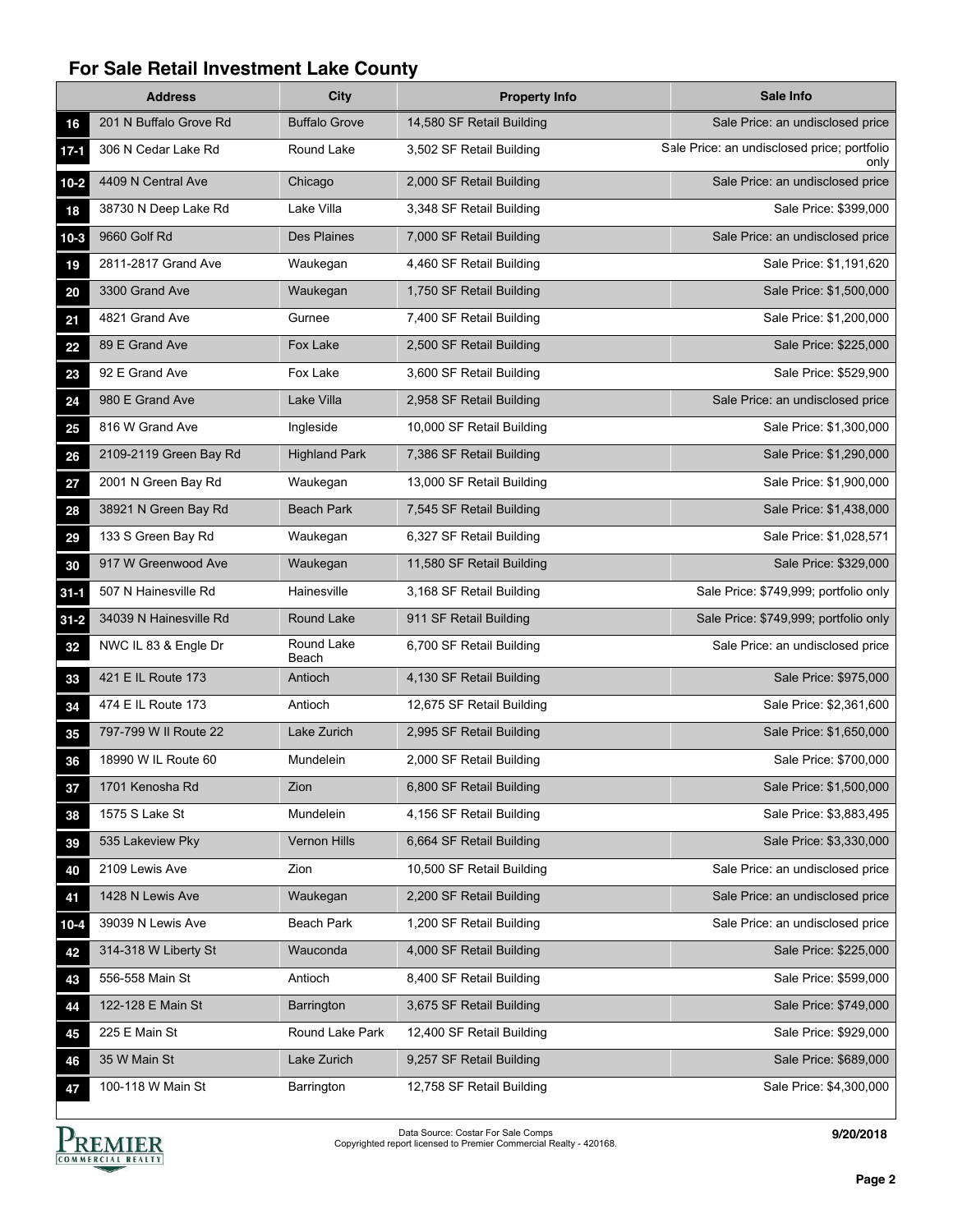|          | <b>Address</b>             | <b>City</b>                  | <b>Property Info</b>              | Sale Info                                           |
|----------|----------------------------|------------------------------|-----------------------------------|-----------------------------------------------------|
| 48       | 405 Milwaukee Ave          | Lincolnshire                 | 4,310 SF Retail Building          | Sale Price: \$1,900,000                             |
| 49       | 465 Milwaukee Ave          | Gurnee                       | 10,000 SF Retail Building         | Sale Price: \$4,264,705                             |
| 50       | 750 Milwaukee Ave          | Gurnee                       | 11,750 SF Retail Building         | Sale Price: \$1,500,000                             |
| 51       | 1618 S Milwaukee Ave       | Libertyville                 | 7,855 SF Retail Building          | Sale Price: \$3,102,000                             |
| 52       | 319 Nippersink Rd          | Round Lake                   | 12,500 SF Retail Building         | Sale Price: \$1,500,000                             |
| 53       | 602-604 North Ave          | Waukegan                     | 4,000 SF Retail Building          | Sale Price: \$170,000                               |
| $10-5$   | 130 W North Ave            | Chicago                      | 1,800 SF Retail Building          | Sale Price: an undisclosed price                    |
| 54       | 340-360 W North Ave        | Antioch                      | 13,256 SF Retail Building         | Sale Price: \$899,000                               |
| 55       | 5652 Northridge Dr         | Gurnee                       | 6,132 SF Retail Building          | Sale Price: an undisclosed price                    |
| 56       | 316 W Northwest Hwy        | Barrington                   | 2,400 SF Retail Building          | Sale Price: \$425,000                               |
| 57       | 34491 N Old Walnut Cir     | Gurnee                       | 10,000 SF Retail Building         | Sale Price: \$1,706,000                             |
| 58       | 247-299 Peterson Rd        | Libertyville                 | 20,000 SF Retail Building         | Sale Price: \$160,000                               |
| 59       | 333 Peterson Rd            | Libertyville                 | 15,500 SF Class C Office Building | Sale Price: \$160,000                               |
| 60       | 333 Peterson Rd            | Libertyville                 | 15,500 SF Class C Office Building | Sale Price: \$145,000                               |
| $17 - 2$ | 413-415 Railroad Ave       | Round Lake                   | 6,020 SF Retail Building          | Sale Price: an undisclosed price; portfolio<br>only |
| 61       | 20710 N Rand Rd            | Deer Park                    | 5,382 SF Retail Building          | Sale Price: \$1,815,000                             |
| 62       | 199-217 S Rand Rd          | Lake Zurich                  | 15,000 SF Retail Building         | Sale Price: \$2,950,000                             |
| 63       | 233 S Rand Rd              | Lake Zurich                  | 6,000 SF Retail Building          | Sale Price: \$1,480,000                             |
| 64       | 469-473 Roger Williams Ave | <b>Highland Park</b>         | 12,000 SF Retail Building         | Sale Price: \$900,000                               |
| 65       | 632 Roger Williams Ave     | <b>Highland Park</b>         | 14,334 SF Retail Building         | Sale Price: \$5,214,000                             |
| 66       | 1211 Rollins Rd            | Round Lake<br>Heights        | 8,925 SF Retail Building          | Sale Price: \$2,900,000                             |
| 67       | 9 E Rollins Rd             | Round Lake<br>Beach          | 2,500 SF Retail Building          | Sale Price: an undisclosed price                    |
| 68       | 704 W Rollins Rd           | <b>Round Lake</b><br>Heights | 4,000 SF Retail Building          | Sale Price: \$345,500                               |
| 69       | 814 W Rollins Rd           | Round Lake<br>Beach          | 2,660 SF Retail Building          | Sale Price: \$229,900                               |
| 70       | 25103 W Rollins Rd         | Ingleside                    | 2,900 SF Retail Building          | Sale Price: \$249,500                               |
| 71       | 25489 Route 173            | Antioch                      | 2,500 SF Retail Building          | Sale Price: \$398,000                               |
| 72       | 34572 Route 45             | Grayslake                    | 7,200 SF Retail Building          | Sale Price: \$1,675,000                             |
| 73       | 401 E Route 60             | Volo                         | 6,875 SF Retail Building          | Sale Price: an undisclosed price                    |
| 74       | 2975 Sand Lake Rd          | Lindenhurst                  | 7,449 SF Retail Building          | Sale Price: \$800,000                               |
| $1-2$    | 1922 Second St             | <b>Highland Park</b>         | 1,800 SF Retail Building          | Sale Price: \$5,209,500; portfolio only             |
| 75       | 520 N Seymour Ave          | Mundelein                    | 2,734 SF Retail Building          | Sale Price: \$175,000                               |
| 76       | 632-634 Sheridan Rd        | Winthrop Harbor              | 2,000 SF Retail Building          | Sale Price: \$96,000                                |
| 77       | 644 Sheridan Rd            | <b>Winthrop Harbor</b>       | 8,043 SF Retail Building          | Sale Price: \$1,256,551                             |
| 78       | 1536 Sheridan Rd           | North Chicago                | 1,419 SF Retail Building          | Sale Price: \$229,000                               |
| 79       | 1721 Sheridan Rd           | North Chicago                | 5,500 SF Retail Building          | Sale Price: \$349,000                               |
| 80       | 1722 Sheridan Rd           | North Chicago                | 2,642 SF Retail Building          | Sale Price: \$125,000                               |



Data Source: Costar For Sale Comps Copyrighted report licensed to Premier Commercial Realty - 420168.

**9/20/2018**